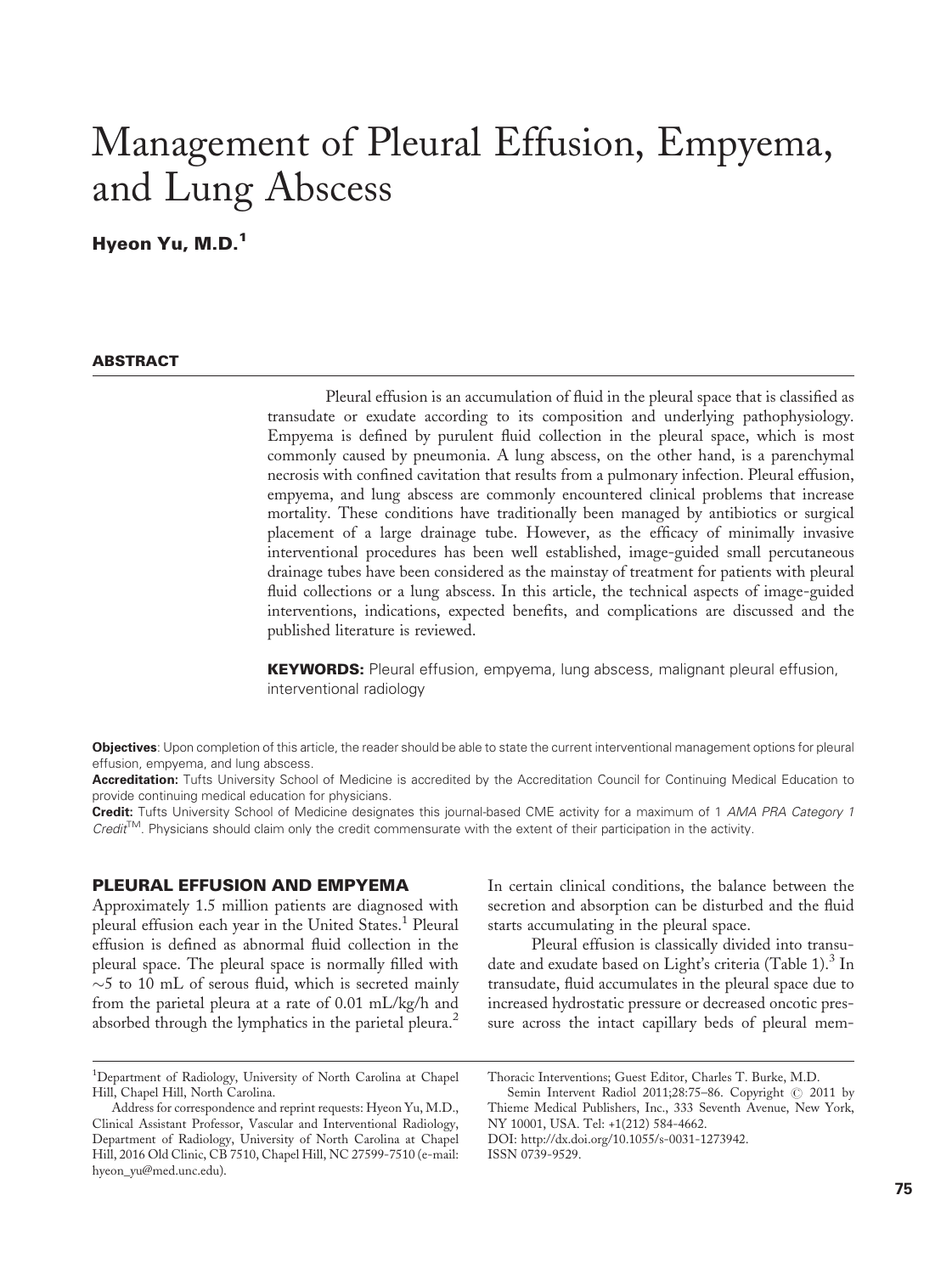|                                            | <b>Transudate</b>          | <b>Exudate</b>             |
|--------------------------------------------|----------------------------|----------------------------|
| Appearance                                 | Serous                     | Cloudy                     |
| Leukocyte count                            | $<$ 10,000/mm <sup>3</sup> | $>$ 50,000/mm <sup>3</sup> |
| pH                                         | >7.2                       | < 7.2                      |
| Protein                                    | $<$ 3.0 g/dL               | $>$ 3.0 g/dL               |
| Ratio of protein in pleural fluid to serum | < 0.5                      | > 0.5                      |
| Lactate dehydrogenase (LDH)                | $<$ 200 IU/L               | $>$ 200 IUL                |
| Ratio of LDH in pleural fluid to serum     | < 0.6                      | > 0.6                      |
| Glucose                                    | $>60$ mg/dL                | $<$ 60 mg/dL               |

Table 1 Differentiation between Transudate and Exudate

LDH, Lactate dehydrogenase.

branes.<sup>4</sup> However, in exudate, the capillary beds themselves are diseased and its increased permeability results in fluid leak into the pleural space.<sup>5</sup> In adults, congestive heart failure and liver cirrhosis are the most common causes of transudative pleural effusions. On the other hand, pneumonia, malignant pleural disease, pulmonary embolism, and gastrointestinal disease account for  $\sim$ 90% of exudative pleural effusions.<sup>6</sup> In the pediatric population, congenital heart disease, pneumonia, and malignancy are the most common causes of pleural effusions.<sup>2</sup>

Parapneumonic effusion is referring to a pleural fluid collection resulting from bacterial pneumonia, lung abscess, and bronchiectasis.<sup>7</sup> The most common source of exudative effusion is parapneumonic effusion.<sup>8</sup> Parapneumonic effusions are usually resolved with appropriate treatment. However, it may be infected and develop an empyema. Empyema is a collection of purulent fluid in the pleural space. The most common cause of empyema is pneumonia. Lung abscess, bronchopleural fistula, esophageal perforation, postsurgical complications, and trauma may also result in empyema.<sup>6</sup> There are three stages in the evolution of empyema. The first stage is the exudative stage where only a small amount of sterile fluid is accumulated in the pleural space. The second stage is the transitional fibropurulent stage. This stage is characterized by higher neutrophil counts and fibrin deposition due to an infection. In this stage, the fluid tends to be loculated (Fig. 1). The final stage is the organized stage where fibroblasts grow into the pleural walls and produce a thick pleural peel that prevents the lung from reexpansion (Fig. 2). $9$ 

The symptoms of pleural effusion include dyspnea, pleuritic chest pain, cough, fever, chills, and weight loss. Clinical manifestations of pleural effusion are largely dependent on the underlying lung disease. Physical examination findings of pleural effusion itself can be subtle or normal if the amount of fluid is less than 300 mL.<sup>2</sup> Furthermore, if the respiratory function and the compliance of the lung and chest walls are normal, it is rare for pleural effusion to develop significant hypoxemia. This finding is probably due to a decrease in ventilation and perfusion at the same time in the compressed lung parenchyma. Cardiac function, however,

can be affected by a large amount of pleural effusion due to diminished cardiac ability for distension and filling. A large amount of fluid in the left pleural space may cause clinical manifestations similar to cardiac tamponade.<sup>6</sup>

The chest radiograph has been the initial diagnostic tool for the detection and evaluation of pleural effusion. For the detection of pleural effusion, more than 175 mL of fluid is required; this can obliterate the costophrenic angle on upright posteroanterior chest radiograph.<sup>10</sup> However, the lateral decubitus chest radiograph can demonstrate as little as 10 mL of free pleural fluid.<sup>11</sup> Ultrasound is useful for the evaluation of a small amount of pleural fluid and as guidance for the thoracentesis or drainage catheter placement.<sup>12</sup> Over the last decade, ultrasound has played a major role in the management of patients with pleural effusion. The advent of affordable and portable ultrasound has made bedside procedures possible not only in hospital rooms, but in intensive care units and emergency departments.13,14 On the other hand, computed tomography (CT) is the imaging study of choice for the evaluation of pleural pathology and underlying lung disease. CT is more accurate to separate empyema from underlying compressed lung than a plain chest radiograph. CT with contrast enhancement may differentiate empyema from lung abscess and transudate from exudate.<sup>15</sup> As a guidance tool, CT is especially useful to locate a skin entry site for thoracentesis or drainage catheter placement when ultrasound has a limited role due to adjacent bony structures, large patients, or air in the lung parenchyma.16,17

The goal in the management of pleural effusion is to provide symptomatic relief by removing fluid from the pleural space and to allow the treatment of the underlying disease. The management options often depend on the type of pleural effusion, stage in the evolution, and underlying disease.<sup>2</sup> The first step for the treatment of pleural effusion is to determine whether the fluid is a transudate or an exudate (Table 1). Light and Rodriguez have proposed a classification and treatment scheme for pleural effusion based on the amount of fluid, gross and biochemical characteristics of fluid, and whether the fluid is loculated.<sup>18</sup> According to their classification, a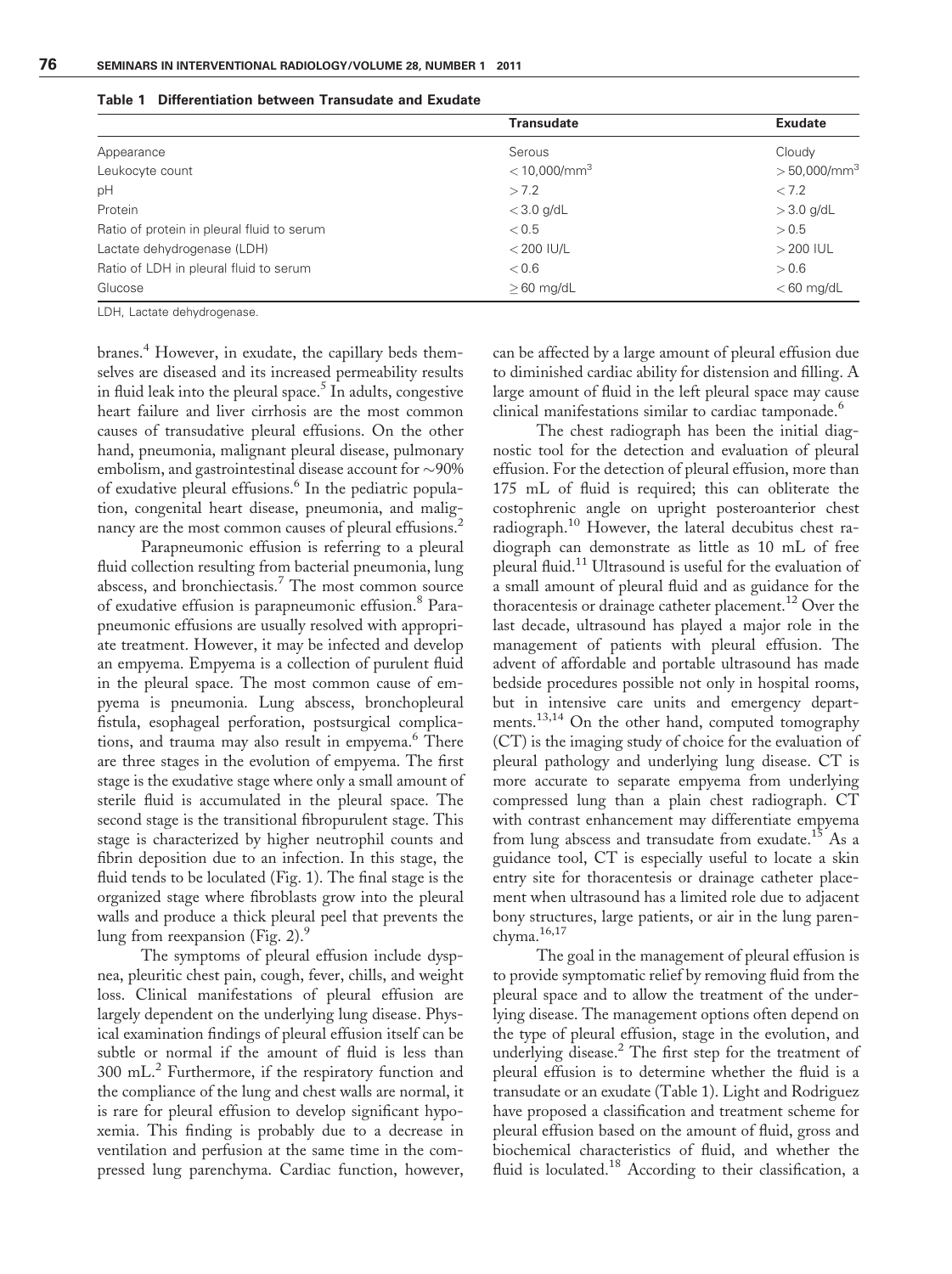

Figure 1 (A) An ultrasound image shows a multiloculated pleural effusion. (B) A quidewire (triple arrows) is inserted through the initial access needle into the pleural effusion for drainage catheter placement. (C) A chest radiograph shows a large amount of left-sided pleural effusion. (D) An axial computed tomography (CT) image shows large amount of pleural effusion with a 10F pigtail catheter placed percutaneously under CT guidance. The posterior part of the effusion is removed and replaced with air.

transudate is considered as uncomplicated effusion, which can be managed by conservative treatment or antibiotics alone. However, an exudative effusion or a large amount of loculated effusion, which is classified as complicated effusion, should be managed by drainage.<sup>9,18</sup> Complicated effusions also include empyema, malignant effusion, and hemothorax. For a complicated effusion, it is important to remove the pleural fluid to expand lung parenchyma for a good prognosis.<sup>19</sup> The treatment options include therapeutic thoracentesis, drainage catheter placement, fibrinolytic therapy, pleurodesis, and surgery.

## THORACENTESIS

Thoracentesis is a basic and valuable procedure not only to obtain a fluid sample for differentiating transudate from exudate, but to remove the fluid in a patient with a large volume of effusion for symptomatic relief. The most common indication of diagnostic thoracentesis is a fluid in the pleural space more than 10 mm in thickness on lateral decubitus chest radiograph with unknown etiology.<sup>20</sup> If there is an obvious underlying disease that is likely to cause the effusion, thoracentesis can be postponed until the underlying process is managed first. For instance, bilateral symmetrical pleural effusion in a patient with known congestive heart failure without fever or chest pain should be treated with diuretics before trying thoracentesis. Approximately 75% of pleural effusion resulting from congestive heart failure is resolved within 2 days by diuretics.<sup>21</sup> However, if the pleural effusion in a patent with congestive heart failure is persistent for more than 3 days, then thoracentesis should be performed. If the patient has a shortness of breath at rest, up to 1500 mL of fluid should be removed to relieve the symptom.<sup>20</sup>

The procedure may be performed at bedside without image guidance by an experienced operator. However, it is generally recommended to use ultrasonographic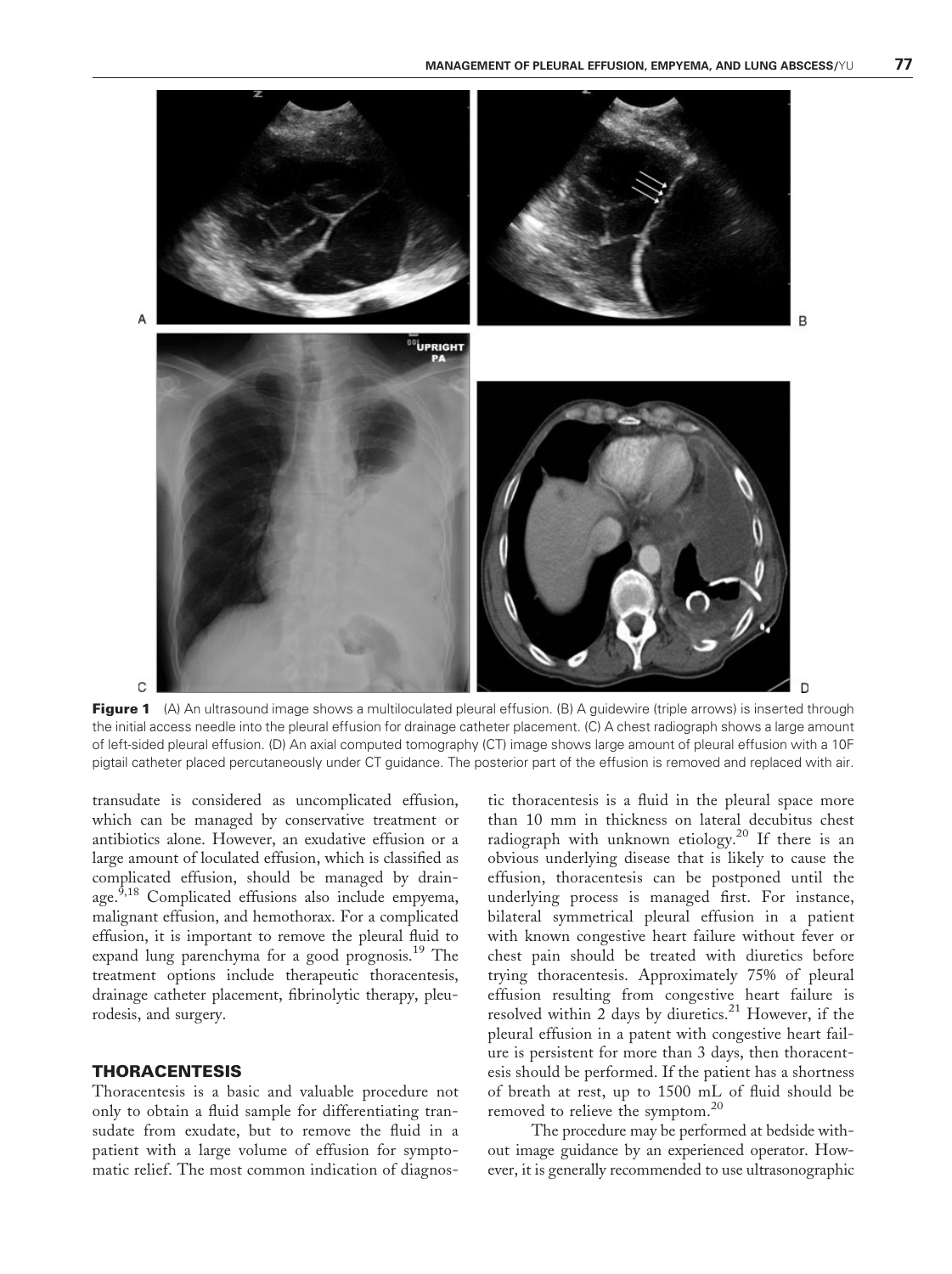

Figure 2 (A) An axial computed tomography (CT) image shows a complicated pleural effusion with inner septations and adjacent atelectatic lung parenchyma. (B) A 10F nontunneled pigtail catheter is placed percutaneously under CT guidance. (C) A chest radiograph shows a complete opacification in the left hemothorax due to pleural effusion. (D) Follow-up chest radiograph after placement of pigtail drainage catheter shows decreased effusion with reexpanded lung parenchyma.

guidance to obtain a fluid sample from a small or loculated effusion and to avoid potential complications. Ultrasound saves time and improves the first-puncture success of thoracentesis.<sup>13</sup> A study by Diacon et al demonstrated that a puncture site selection with bedside ultrasound increased the yield and decreased the risk of thoracentesis compared to that without image guidance.22 In patients who are receiving positive-pressure ventilation, the procedure should be performed with caution due to the risk of tension pneumothorax by puncturing lung parenchyma. In this situation, ultrasound may be essential.

Complications of thoracentesis include pneumothorax, hemothorax, reexpansion pulmonary edema, and organ laceration.23 The incidences of pneumothorax and hemothorax are 2–6% and 1%, respectively. Only a half of pneumothorax cases require chest tube insertion.<sup>24</sup> Reexpansion pulmonary edema or organ laceration is a rare complication.<sup>25</sup>

To avoid bleeding complications in patients with coagulopathy or thrombocytopenia, the procedure can be performed after transfusion of fresh frozen plasma or platelets.

Thoracentesis under ultrasound guidance is usually performed with the patient in a sitting position on the edge of the bed, leaning forward with the patient's arms resting on a bedside table. When the patient is not able to be placed in a sitting position, the lateral decubitus or supine position can be used. Preprocedural ultrasound evaluation can localize the pleural fluid pocket and skin entry site at the posterior intercostal space, which is prepared and draped in a sterile manner. A skin entry site is then anesthetized using 1% lidocaine with epinephrine. The access site should be along the superior margin of the rib to avoid the injury to the intercostal artery, which runs along the inferior border of the rib. After making a small skin incision, an 18-gauge over-the-needle sheath is then advanced into the pleural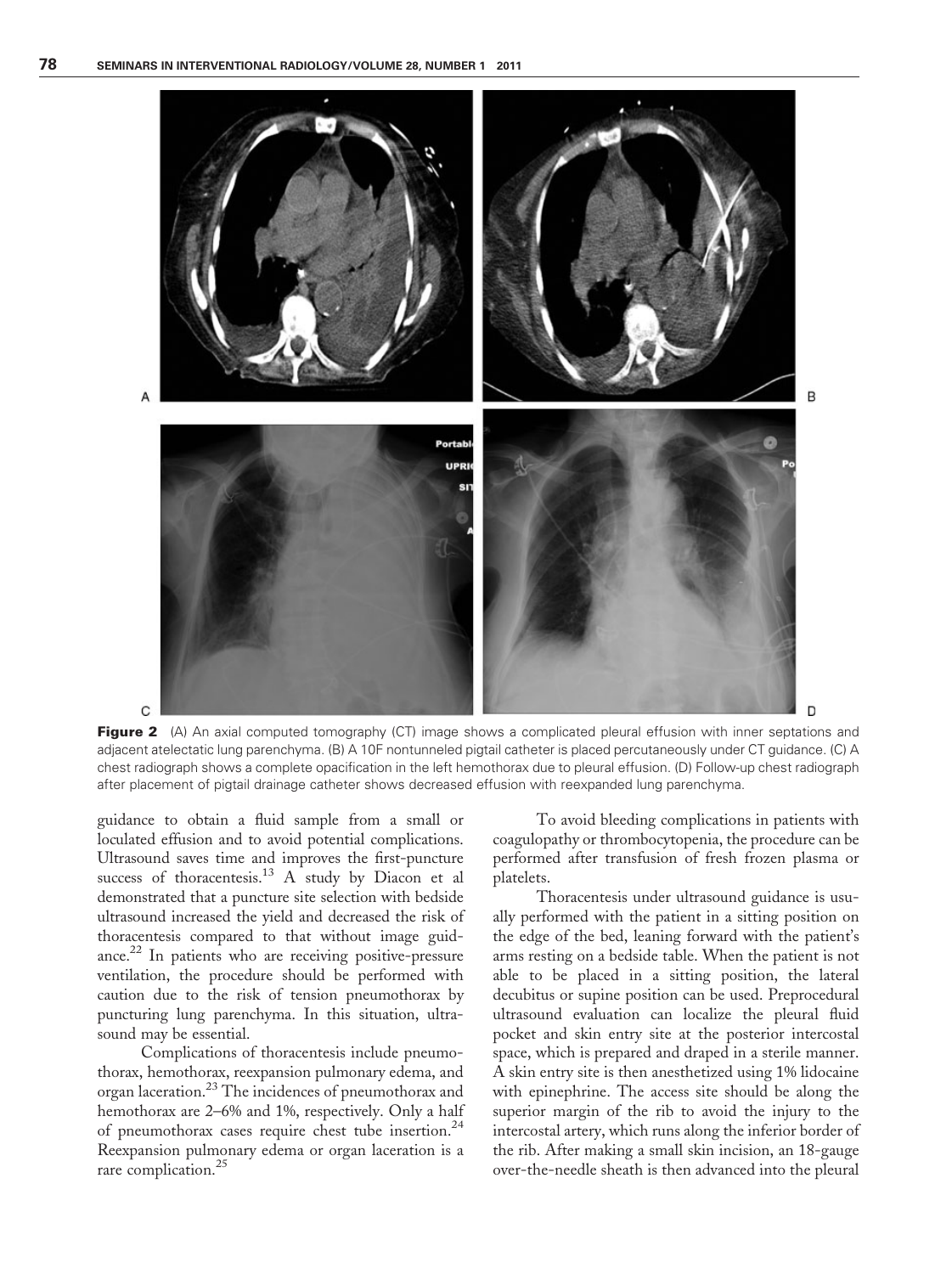fluid under continuous ultrasound guidance. A 4- or 5F Valved One-Step Centesis<sup>®</sup> catheter (Merit Medical Systems, South Jordan, UT) is one of the sheathed needles that is available either in a Luer-locking or slip-fit outer sheath. The outer sheath of this needle has an integrated self-sealing valve to minimize the risk of air infiltration and fluid leakage. The other sheathed needle is a 4- or 5F Yueh needle (Cook, Bloomington, IN), which is available in a slip-fit outer sheath. There are multiple side holes at the distal portion of the sheath to facilitate the fluid aspiration. Once the needle tip is safely positioned inside the fluid pocket, the outer soft sheath can be advanced over the metal stylet needle, which is later removed. As the metal stylet is removed, cover the open hub of the sheath if there is no valve. A three-way stopcock is then connected to the hub and a fluid sample can be obtained without the risk of air introduction into the pleural space. Fifty milliliters of fluid are usually required for diagnostic thoracentesis. A fluid sample should be placed immediately in the appropriate specimen containers and sent for an analysis; the sample should include protein and LDH levels for comparison to those in serum (Table 1).

If therapeutic thoracentesis is necessary, the sheath is attached to an extension tubing system, which is connected to a vacuum bottle. In general, removal of < 1500 mL pleural effusion is recommended to avoid the risk of reexpansion pulmonary edema.<sup>25</sup> Once thoracentesis is completed, the sheath is removed at end expiration; the skin entry site should be covered using an antimicrobial ointment with sterile occlusive dressing.

Continuous ultrasound guidance is essential for a safe thoracentesis with a higher success rate. Grogan et al demonstrated a significant reduction in the pneumothorax rate when thoracentesis was performed under ultrasound guidance (0% vs  $\sim$ 29%).<sup>26</sup> Raptopoulos et al also reported a similar reduction in the rate of pneumothorax (18% vs 3%).27 With ultrasound guidance, the success rate in thoracentesis is increased even after unsuccessful blind thoracentesis. Several studies have reported up to an 88% success rate after failed blind thoracentesis.<sup>13</sup>

A routine chest radiograph is usually obtained immediately after the procedure to exclude a possible complication, such as pneumothorax. However, a previous prospective study by Petersen et al showed that the chest radiograph had only a limited value in the evaluation of postprocedural complications.<sup>24</sup> Therefore, it is generally not recommended to obtain a chest radiograph immediately after thoracentesis in the absence of suspicion or clinical indication of complications.

## NONTUNNELED PIGTAIL DRAINAGE CATHETER PLACEMENT

Complicated pleural effusion refers to fluid collections that are not resolved without drainage of the pleural fluid. Exudate, empyema, and hemothorax are considered as complicated effusions; they are the most common indications for drainage catheter placement.<sup>19</sup> Other indications include malignant effusion, recurrent effusion, chylothorax, pneumothorax, hemopneumothorax, and leakage into the pleural space from esophageal or gastric rupture.

Empyema is defined as infected fluid collection in the pleural space; it is associated with significant morbidity and mortality in adults and children.<sup>28</sup> Along with antibiotic therapy and treatment of underlying disease, early and complete drainage of infected fluid is essential in the successful management of empyema. Traditionally, empyema has been managed by the surgical placement of large (22F–34F) drainage catheters in the pleural space. However, small drainage catheters have successfully been used in the management of empyema. In one study of 103 patients with empyema, 80 patients were successfully treated by placing small (< 14F) drainage catheters under ultrasound or  $CT$  guidance.<sup>29</sup> This result is comparable to those of previous studies using a large catheter placement for treating empyema.<sup>6</sup>

The most recent prospective study by Rahman et al also demonstrated that small  $(<14F)$  drainage catheters were as effective as large  $(>14F)$  catheters in the management of infected pleural fluid collections.<sup>30</sup> There was no significant difference in clinical outcome in patients with different-sized drainage catheters. In this study, patients with smaller drainage catheters experienced much less pain than those with large catheters, which were mainly placed by blunt dissection.

In general, recurrent chronic pleural infection is considered as a contraindication for long-term indwelling catheter placement. The treatment of choice, therefore, has been open surgical drainage of infected fluid. Davies et al, however, presented cases with chronically infected pleural effusions that were successfully treated by small (12F) ambulatory indwelling pigtail catheters for 8-21 months.<sup>31</sup> The authors also stated that small long-term drainage catheters were especially beneficial for patients who were not surgical candidates.

Pierrepoint et al compared the clinical outcome in 24 pediatric patients with empyema who were treated by surgical open thoracotomy with pleural debridement, conventional stiff chest drain catheter, or pigtail drain catheter placement.<sup>32</sup> Pigtail catheters were placed under image guidance and were considerably smaller than conventional stiff drains. Patients who were treated by pigtail catheters or surgical thoracotomy showed better outcomes compared to those with conventional stiff drains. The outcomes included shorter drain time, earlier clinical improvement, earlier resolution of fever, and earlier discharge. Because pigtail catheter placement was less painful, less uncomfortable, and cosmetically favorable, the authors concluded that pigtail drainage catheters were preferable to thoracotomy.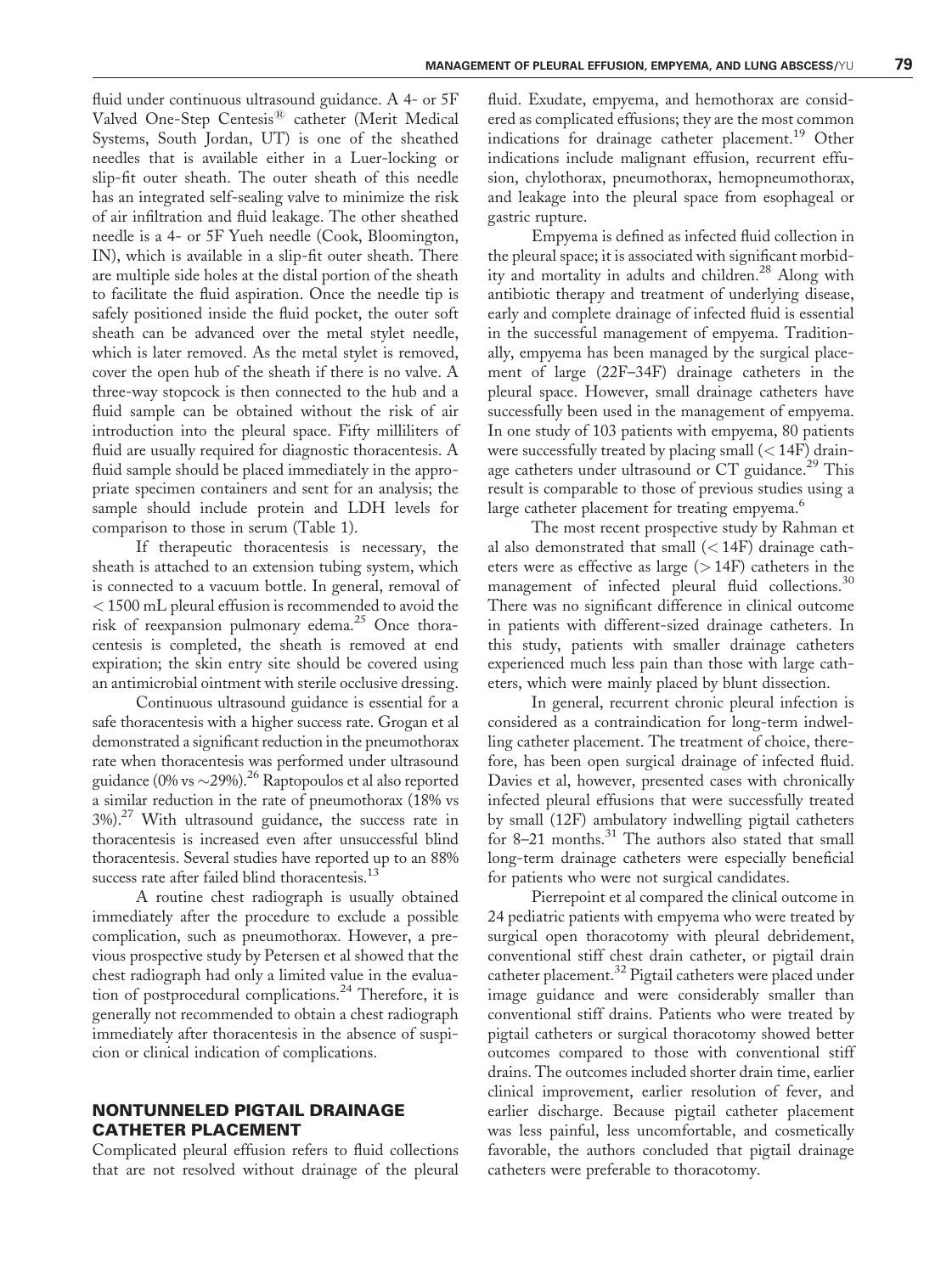There is no absolute contraindication for nontunneled pigtail drainage catheter placement. Relative contraindications include coagulopathy and thrombocytopenia, which should be corrected before the procedure.

After explaining details of the procedure, risk, and benefits to the patient or next of kin, written informed consent is obtained. The procedure is performed with the patient in a sitting, lateral decubitus, or semidecubitus position. After localization of the pleural fluid and skin entry site using ultrasound, the patient is prepared and draped in a sterile manner. Afterward, local anesthesia is performed using 1% lidocaine with epinephrine and a small skin incision is made. Access to the pleural fluid collection using an 18-gauge entry needle under continuous ultrasound guidance is similar to that of thoracentesis. If ultrasound is not able to identify fluid collection due to its location, surrounding anatomic structures, or loculated nature, CT can be an alternative option for localization of fluid and procedure guidance. Once the needle tip is safely positioned inside the pleural space, a 0.038-inch Newton-J or 0.035-inch Bentson (AngioDynamics, Queensbury, NY) guidewire is advanced through the needle into the pleural fluid collection. Then the needle is exchanged over a guidewire for an 8F or 10F dilator, which is utilized to dilate the skin and soft tissue tract. The dilator is then exchanged for an 8F or 10F locking pigtail nontunneled drainage catheter, which is advanced over a guidewire and coiled in the pleural space (Fig. 1,2). The catheter is secured to the skin using a suture at the exit site and covered by sterile dressing. The external tip of the catheter is connected to a sterile pleural drainage system, such as a Pleur-evac<sup>®</sup> (Teleflex Medical, Research Triangle Park, NC) plastic compartmentalized drainage system.

Pleural fluid drainage should to be started immediately and up to 1500 mL of fluid can be removed. After removing the pleural fluid, a chest radiograph or postprocedural CT scan should be obtained to confirm the appropriate position of the pigtail catheter and evaluate possible complications including pneumothorax. Other complications include hemothorax, intercostal artery injury, perforation of major organs, perforation of major arteries, intercostal neuralgia due to injury to the neurovascular bundles, subcutaneous emphysema, and reexpansion pulmonary edema.<sup>33</sup>

The drainage catheter should be managed by periodic flushing with sterile saline to maintain the catheter patency. The drainage catheter for empyema should be left in place until the volume of daily output is less than 50 mL and until the draining fluid becomes clear yellow.<sup>6</sup> On a follow-up chest radiograph, if the lung is reexpanded and the patient's clinical status is improved, then the drainage catheter can be safely removed.

## TUNNELED DRAINAGE CATHETER PLACEMENT

Malignant pleural effusion is the second most common cause of an exudative pleural effusion and the most common cause in patients over 60 years of age.<sup>34</sup> The fluid may accumulate due to overproduction from diseased pleura, obstruction of lymphatic channels, or atelectasis of adjacent lung. It is associated with significant morbidity and mortality. The 30-day mortality is  $\sim$ 29–50% with a median survival of 3–12 months. Approximately 50% of patients with disseminated malignancy eventually develop malignant effusion in the course of the disease.<sup>35-37</sup>

The etiology is lung cancer, breast cancer, lymphoma, ovarian cancer, and gastric cancer. Among these cancers, lung and breast cancers account for  $\sim$ 75% of malignant pleural effusion. In patients with malignant pleural effusion, dyspnea is the most common symptom that compromises their quality of life. Other clinical symptoms include cough and chest discomfort.<sup>38</sup>

Treatment of malignant effusion is usually palliative and the main goal of management is rapid and effective relief of symptoms with minimal discomfort or inconvenience, minimal disruption of daily activity, and cost effectiveness. Traditional treatment options for malignant effusion are repeated thoracentesis, chest tube drainage with pleurodesis, pleuroperitoneal shunt, pleurectomy, and thoracoscopy.<sup>3</sup>

Thoracentesis may be the first and simple option not only for diagnosis, but for immediate symptomatic relief. However, repeated thoracentesis is not an optimal option for palliative management of rapidly reaccumulating malignant effusion. Thoracentesis only provides short-term relief of symptoms and requires repeated visits to the hospital for the procedure. Therefore, thoracentesis may be an option only for patients with expected response to systemic therapy, short survival expectance, or slow reaccumulation of effusion.<sup>40</sup> Chest tube insertion with pleurodesis and thoracoscopy usually require a long-term hospitalization of  $\sim$  4–7 days, which is not desirable or cost effective as a palliative management in patients with short-life expectancy.<sup>38</sup>

As an alternative treatment option, a tunneled drainage catheter has been successfully used for a longterm management of malignant pleural effusion. Tunneled drainage catheters have several advantages over other treatment options. Tunneled drainage catheter placement is safe, comfortable, and less expensive. It makes long-term outpatient management of effusion and symptoms possible.<sup>34,38-41</sup>

In 1997, the United States Food and Drug Administration has approved the Pleurx<sup>®</sup> catheter (Denver Biomedical, Golden, CO) for management of malignant pleural effusion. The catheter is 15.5F in diameter, 66 cm in length, and made of silicone, which is soft and comfortable for long-term use. There are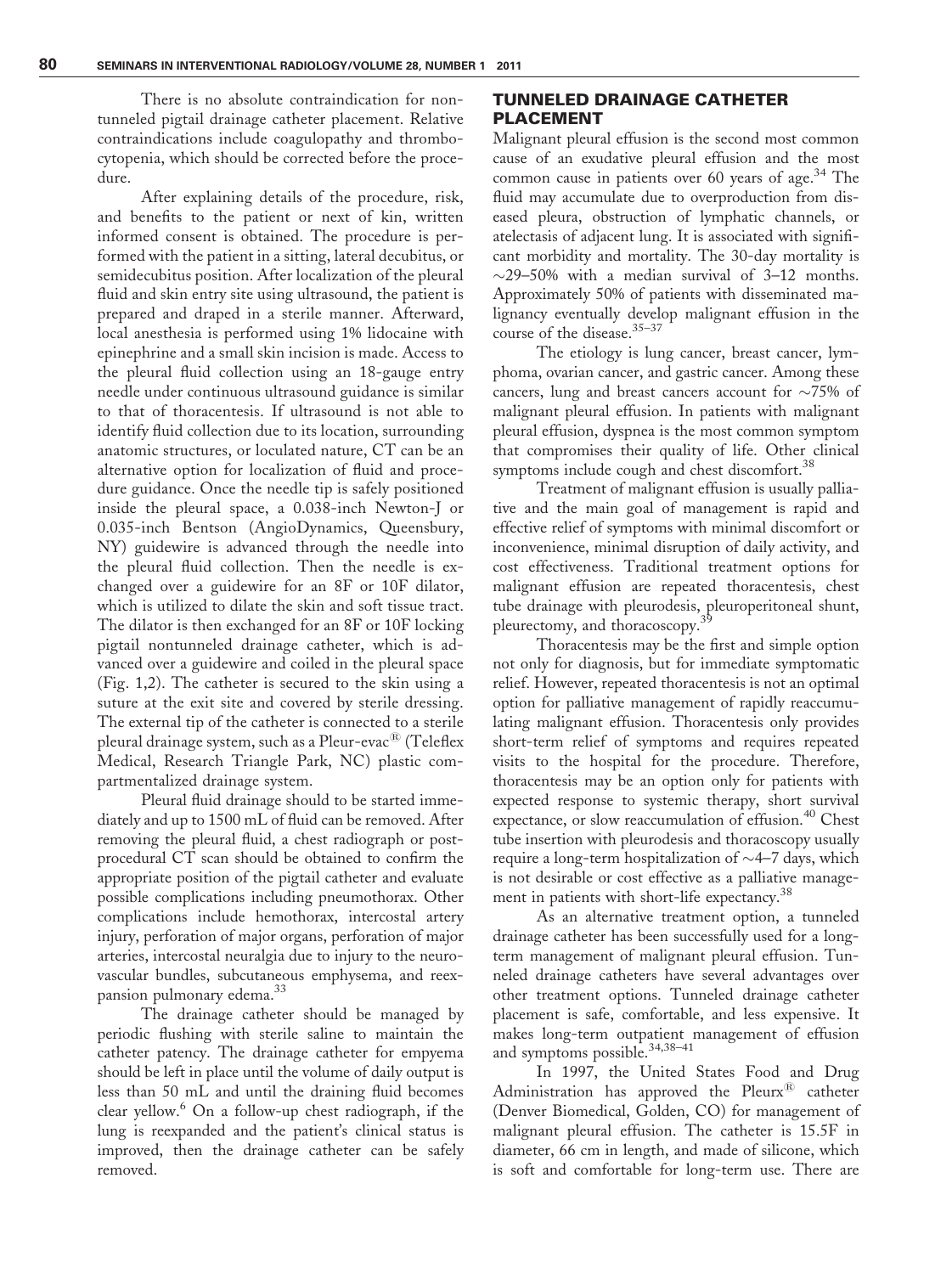multiple side holes along the distal  $\frac{1}{3}$  of the catheter, which allow easy drainage of the fluid with low risk of obstruction. The risks for catheter dislodgement, tunnel or pleural infections, and pericatheter fluid leakage are low because of fibrous tissue developing around a polyester cuff at the proximal portion of the catheter. The risks for transcatheter fluid leakage and pneumothorax are also low due to one-way valve system at the proximal hub of the catheter (Fig. 3).

The procedure is similar to that of nontunneled catheter placement for the most part. After sterile preparation and draping, local anesthesia is achieved using 1% lidocaine with epinephrine. Through a small skin incision, an 18-gauge needle is inserted into the pleural space along the superior margin of the low rib slightly above the diaphragm under ultrasound guidance. A lateral approach with slight posterior direction of the needle is usually recommended to position the catheter tip in the posterior costophrenic angle for free-flowing fluid. From 5–8 cm anterior and inferior to the initial entry site, the catheter is tunneled through the subcutaneous space. The needle is then exchanged over a 0.038



**Figure 3** (A) Complete Pleurx<sup>®</sup> kit showing Pleurx<sup>®</sup> catheter with a metal tunneler, guidewire, peel-away sheath, dilators, access needle, connecting tube, and cap. (B) Drainage bottle with connector. The end of the connecting tube fits in the one-way valve at the hub of the Pleurx $^{\circledR}$  catheter.

inch Newton-J or 0.035-inch Bentson (AngioDynamics, Queensbury, NY) guidewire for a dilator and the tract is serially dilated to 16F. The dilator is again exchanged for a 16F peel-away sheath through which a tunneled catheter is advanced into the pleural space. The initial pleural puncture site and tunnel exit site are closed using a suture and covered with sterile dressing. A final fluoroscopic spot image or routine chest radiograph should be obtained to evaluate the catheter position, residual fluid, pneumothorax, and underlying lung parenchyma. After the procedure, up to 1500 mL of fluid can be safely removed using wall suction to achieve immediate symptomatic relief without reexpansion pulmonary edema. The catheter is subsequently connected to the special vacuum bottle system.

Pollack et al reported the successful placement of 31 Pleurx $^{\circledR}$  catheters in 28 patients with malignant pleural effusion in 2001.<sup>34</sup> Symptomatic relief was achieved in 94% and 91% at 48 hours and 30 days, respectively. Malignant pleural effusion was successfully controlled in 90% of the patients; spontaneous pleurodesis occurred in 42% of the patients and effective control of effusion without pleurodesis in 48%. There were three complications in two patients, which included extrapleural migration of the catheter with tumor spread through the tract and infection of the pleural effusion. Most patients experienced transient pain after the first full drainage of effusion.

In 2006, Tremblay et al, in a larger retrospective study with  $250$  Pleurx<sup>®</sup> catheter placements in  $233$ patients with malignant pleural effusion, demonstrated complete and partial symptom control in 38.8% and 50%, respectively, at 2-week follow-up.40 Only 3.6% of patients showed no response to the  $P$ leurx $^{\circledR}$  catheters. Spontaneous pleurodesis occurred in 42.9%. Repeat procedures were performed in 9.9%. Complications included loculation of fluid, empyema, cellulitis, dislodgement, bleeding, tumor seeding, and extrapleural migration of catheter. Symptomatic loculation of fluid was the most common complication, which occurred in 8.4%.

After failed pleurodesis, recurrent malignant effusion can also be effectively managed by  $P$ leurx<sup>®</sup> catheter placement. In 2010, a retrospective study of 63 cases of failed pleurodesis showed successful management of recurrent malignant pleural effusion in 95%.<sup>41</sup>

If the lung is entrapped by tumor encasement or thick pleural fibrosis, pleurodesis is generally not indicated because the pleural apposition cannot be achieved. Therefore, pleurodesis via thoracoscopic assistance or thoracostomy tube is usually recommended to patients with fully reexpandable lung parenchyma. Ohm et al tried to find an alternative option for the management of malignant pleural effusion in patients with entrapped lung syndrome.<sup>42</sup> In their study of 34 patients with trapped lung, spontaneous pleurodesis developed in 12% of patients with  $P$ leurx $^{\circledR}$  catheter placement; the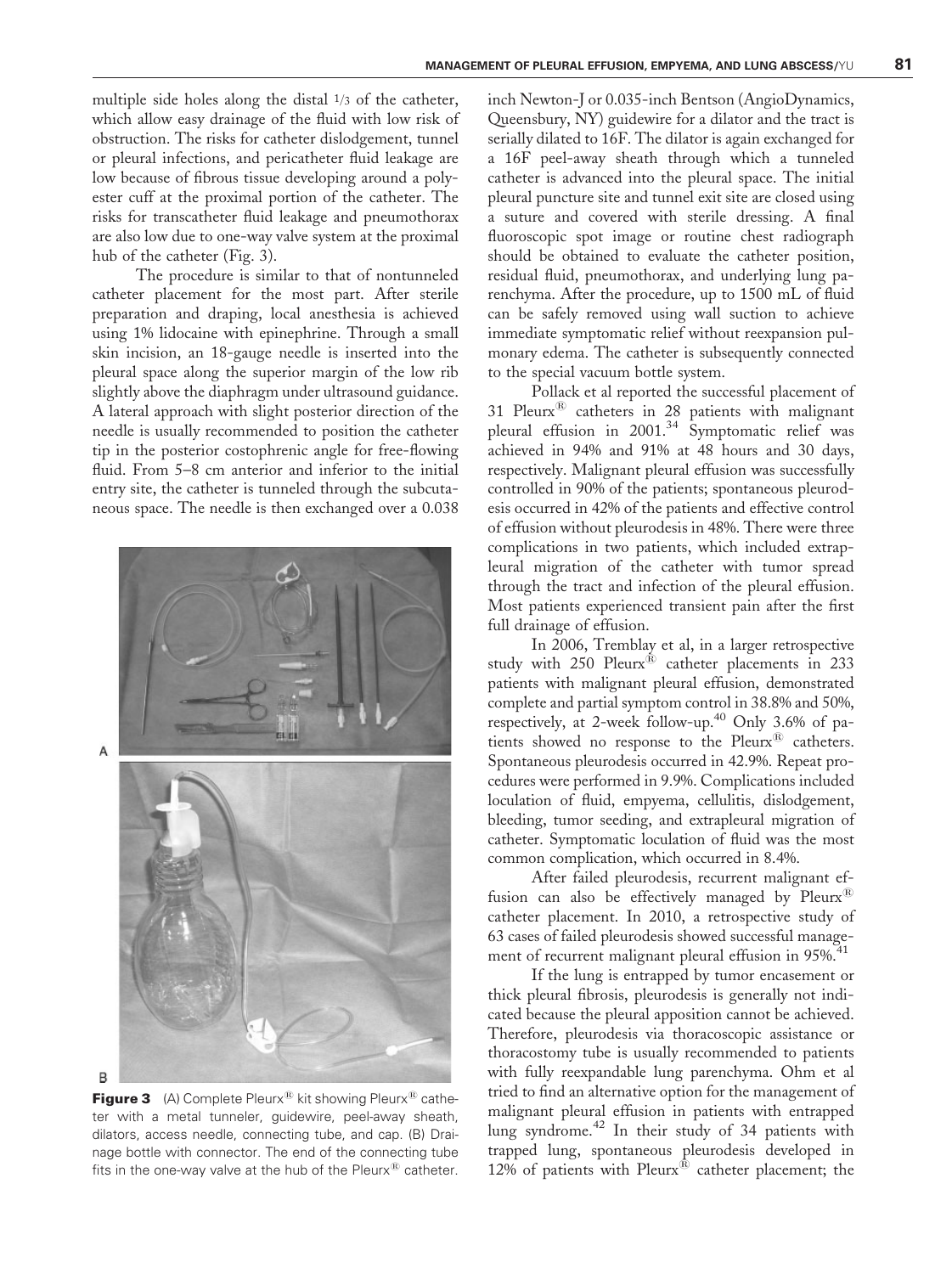catheters were found to be easy to use, less expensive, and provided a better quality of life. In another smaller study with 11 patients with trapped lung syndrome, Pien et al reported symptomatic benefit, defined as improved dyspnea and exercise tolerance in 10 patients following Pleurx<sup>®</sup> catheter placement.<sup>43</sup>

Spontaneous pleurodesis developed after Pleurx<sup>®</sup> catheter placement in over 40%, mostly within one month of the procedure.<sup>34</sup> Intrapleural instillation of a sclerosing agent can also be considered at an outpatient setting to facilitate pleurodesis and removal of the catheter. Once the drainage volume decreases to 50 mL for three consecutive drainage attempts at 3-day intervals without evidence of symptoms or reaccumulation of fluid on chest radiograph, the drainage catheter can be removed.<sup>38</sup>

#### INTRAPLEURAL FIBRINOLYTIC THERAPY

In conjunction with drainage catheter placement, intrapleural administration of fibrinolytic agents has been used to increase the drain in patients with multiloculated parapneumonic effusion or empyema. In the transitional fibropurulent stage of empyema, drainage catheter placement only is usually not sufficient for the complete removal of fluid due to its multiloculated nature. Fibrinolytics are therefore used to improve the drainage of complicated pleural fluid by lysis of fibrinous septations.28,44 Streptokinase, urokinase, and recombinant tissue-type plasminogen activator (r-tPA) are commonly used fibrinolytics.

In a small retrospective study in 1996, Temes et al described the use of streptokinase or urokinase for fibrinolysis in 26 patients with empyema. A complete and partial resolution of symptoms and radiographic findings were achieved in 62% and 8%, respectively. Bleeding complications occurred in 4%.<sup>45</sup> In 2009, Zuckerman et al reported the feasibility and effectiveness of fibrinolytic therapy with r-tPA in 25 patients with loculated parapneumonic effusion. A complete clinical and radiographic resolution of loculated effusion was achieved in 72% of cases. They injected 6 mg of r-tPA diluted in 50 mL of saline through the existing drainage catheter, which was clamped for 2 hours. Afterward, the catheter was unclamped and suctioned for 8–12 hours. There were no bleeding complications.<sup>46</sup>

Fibrinolytics may also be useful in the drainage of multiloculated malignant pleural effusion. Davies et al reported the use of streptokinase in 10 patients with malignant multiloculated pleural effusion in a small retrospective study in 1999. There was a significant increase in the drainage pleural fluid and improvement of radiographic findings after instillation of streptokinase in all patients.<sup>47</sup>

However, recently the Multicenter Intrapleural Sepsis Trial, the largest double-blinded randomized

controlled study in the United Kingdom, demonstrated that intrapleural administration of streptokinase in patients with infected pleural effusion was not effective in reducing mortality, the need for surgical drainage, or the length of the hospital stay. The authors concluded that intrapleural streptokinase should be avoided in pleural infection.<sup>48</sup> In a meta-analysis of five randomized trials comparing intrapleural fibrinolytic agents with placebo, Tokuda et al reported that there was no evidence that the intrapleural administration of fibrinolytic agents reduced mortality and the need for surgery of patients with empyema and complicated parapneumonic effusion.<sup>49</sup>

#### PLEURODESIS

Pleurodesis is the procedure that obliterates the pleural space to prevent pleural effusion from reaccumulation. Approximately  $\frac{2}{3}$  of patients with malignant pleural effusion do not respond to therapeutic thoracentesis or drainage catheters. Treatment options for these patients include pleurodesis via chest tube, video-assisted thoracoscopy with pleurodesis, open thoracotomy with pleurectomy, and pleuroperitoneal shunting. Among these options, pleurodesis via chest tube is the best method to control recurrent malignant pleural effu $sion.<sup>50</sup>$ 

Pleurodesis is usually performed in patients with recurrent malignant pleural effusion after one or two consecutive drainages of fluid by thoracentesis or drainage catheters. Early pleurodesis immediately after initial diagnosis of malignant pleural effusion may also be performed to reduce the risk of developing a trapped lung. The recently published International Survey of Pleurodesis Practice (ISPP) reported that the pleurodesis practice was widely variable in its techniques and effectiveness with an average success rate of  $\sim 66\%$ .<sup>51</sup>

The size of chest tubes for pleurodesis varies from less than 14F to over 32F. Traditionally, pleurodesis has been performed via a conventional large chest tube that results in pain, discomfort, and prolonged hospital stay. However, small drainage catheters have also been proven to be as effective as large chest tubes for pleurodesis. It results in less pain and discomfort during and after the procedure, and makes ambulatory outpatient-based pleurodesis possible.<sup>52</sup>

Sclerosing agents for pleurodesis include talc, tetracycline, doxycycline, and bleomycin. Although there has been no consensus worldwide on the best sclerosing agent to date, ISPP showed that talc was perceived as the most effective agent and therefore most commonly used by 68% of survey respondents.<sup>51</sup> A recent meta-analysis of 36 randomized controlled studies also confirmed that talc was the most effective agent compared with other agents. However, talc was also found to be associated with more pain, nausea, and fever. Respiratory failure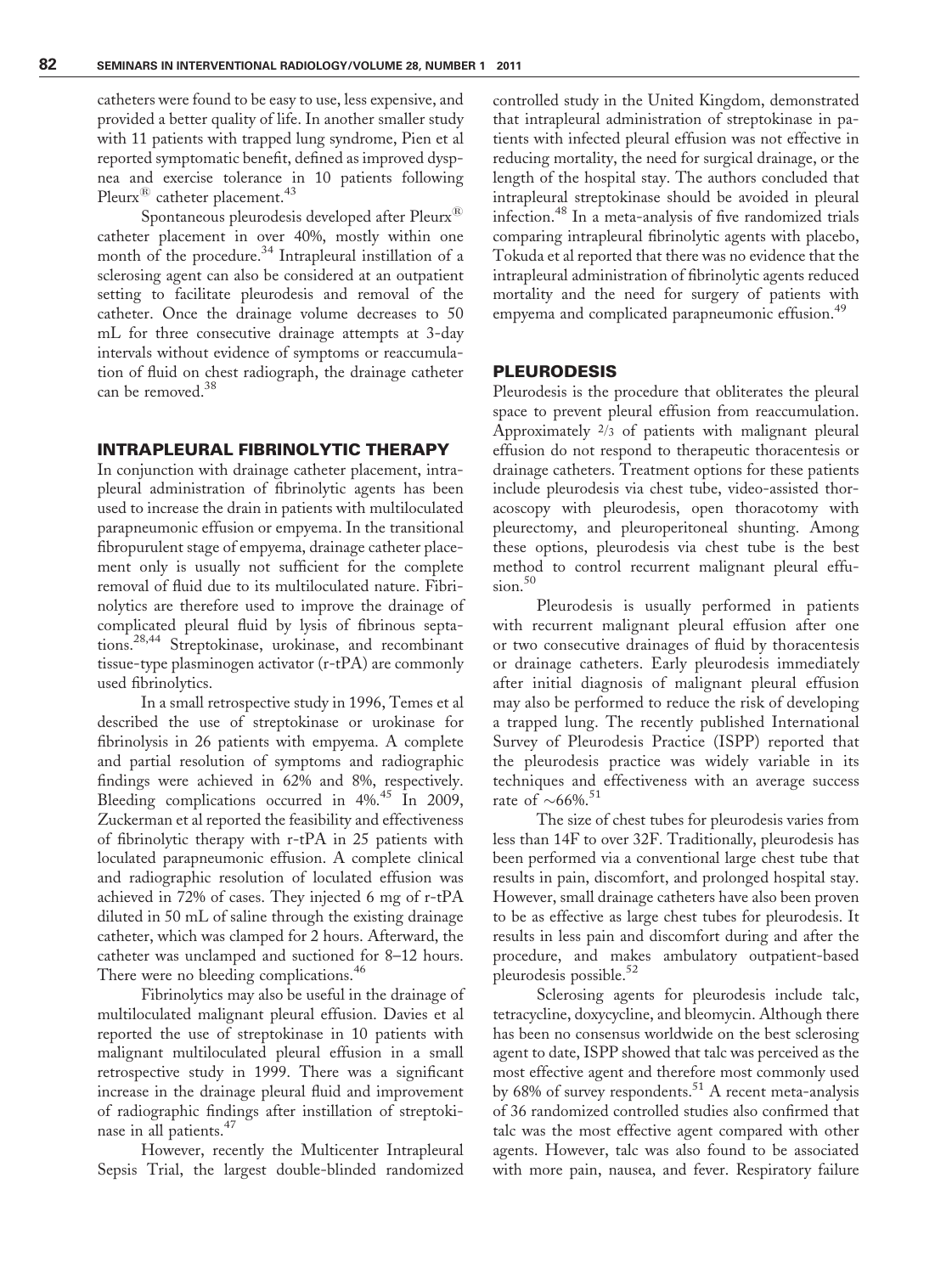was also observed more frequently in patients with talc pleurodesis than other sclerosing agents.<sup>53</sup>

The pleural cavity should be dried as much as possible for a better apposition of visceral and parietal pleura to improve the efficacy of pleurodesis. Daily output of a drainage catheter < 150 mL was traditionally recommended as an indicator for the initiation of pleurodesis. However, full expansion of the lung on chest radiograph may also be used as an indicator regardless of the amount of daily output. Once the pleural fluid is completely removed, a sclerosing agent is instilled in the pleural cavity through the drainage catheter, which is then clamped for  $\sim$  1– 4 hours. Rotation of the patients following instillation of a sclerosing agent had been thought to be helpful for dispersion of the agent in the pleural space. However, a study by Mager et al reported that rotation of the patients did not affect the overall dispersion of talc suspension and there was no difference in success rates of pleurodesis between patients with and without rotation.<sup>54</sup> Pleurodesis with tetracycline was also found not to be affected by rotation of the patients in a study by Dryzer et al.<sup>55</sup>

Fever and pain are the most common complications following pleurodesis. Other complications include nausea, respiratory failure, and death. In the ISPP report, talc was the agent that resulted in significantly more pain, fever, and nausea than other agents. Respiratory failure was also observed more frequently with talc pleurodesis than other agents.<sup>51</sup>

## LUNG ABSCESS

A lung abscess develops when a bacterial infection causes necrosis and produces cavities in the lung parenchyma. A primary lung abscess occurs when one or two cavities with air-fluid levels form in the lung parenchyma as the result of an aspiration of pathogen-laden secretion (Fig. 4). Although many organisms can cause lung



Figure 4 (A) Posteroanterior chest radiograph shows a 7-cm lung abscess with an air-fluid level in the right middle lobe. (B) An axial computed tomography (CT) image shows an abscess with an irregular outer margin and inner air-fluid level. (C) An axial CT image shows a 10F nontunneled pigtail drainage catheter placed percutaneously in the lung abscess. (D) Follow-up chest radiograph shows a pigtail catheter in the abscess with decreased size without an air-fluid level.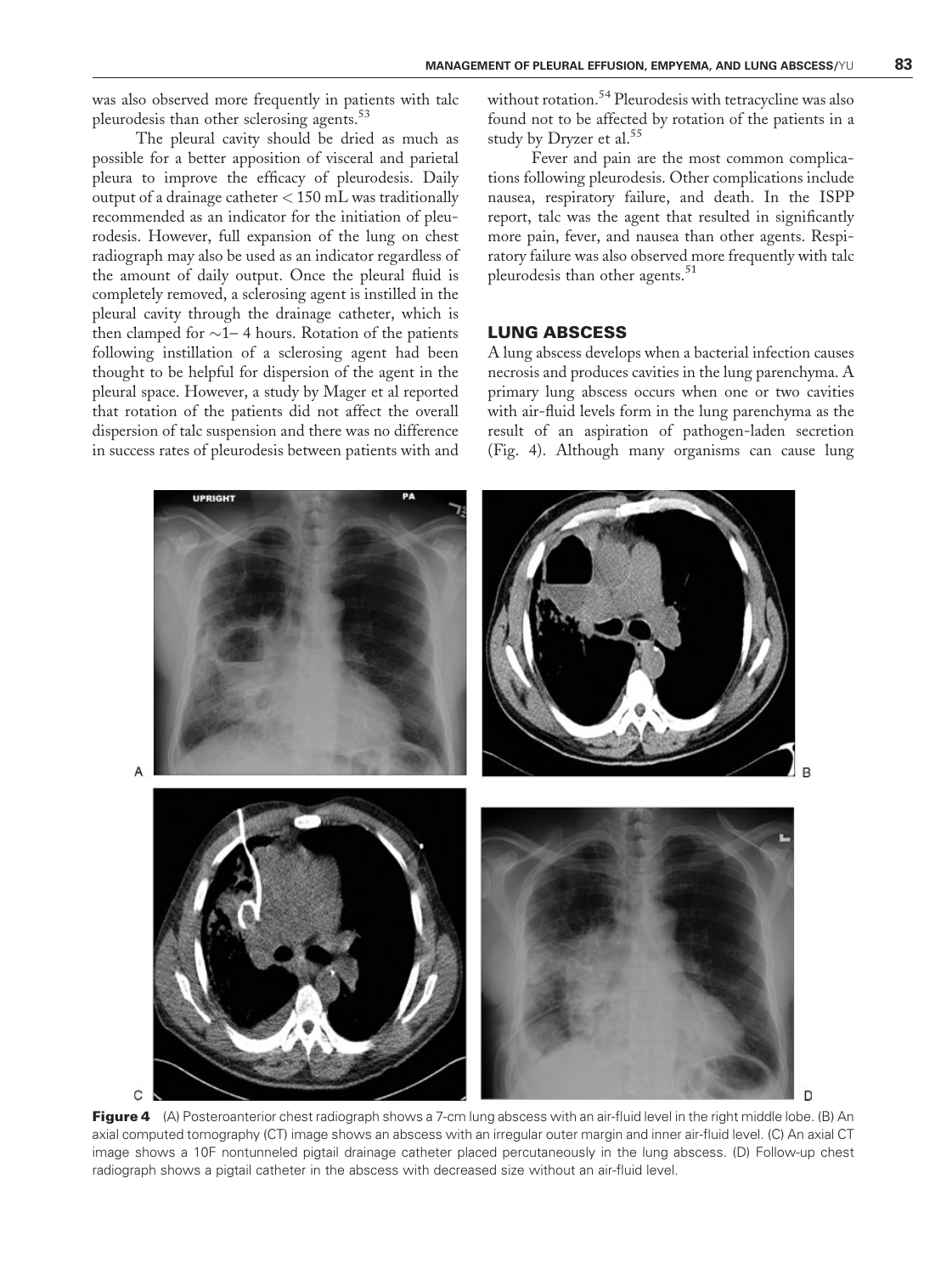abscesses, anaerobic mouth flora is the most common pathogen in a primary lung abscess. A secondary lung abscess develops from predisposing conditions, such as congenital lung abnormalities, obstructing neoplasm, a foreign body, and bronchiectasis. In necrotizing pneumonia, multiple small cavities  $(< 2$  cm in diameter) develop in contiguous areas of the lung.<sup>56</sup>

Patients usually present with nonspecific symptoms including fevers, night sweats, cough, putrid sputum, hemoptysis, pleuritic chest pain, and fatigue. A diagnosis is made based on clinical symptoms, physical examination, predisposing conditions, and radiographic findings. A typical finding of a lung abscess on a plain chest radiograph is a thick-walled cavity with an air-fluid level. This finding, however, may also be seen in other pathologic conditions including infected bulla, cavitary tumor, mycobacterial infection, pulmonary infarction, pulmonary sequestration, and vasculitis. Overlying lung disease and an unfavorable location also make image findings nondiagnostic of a lung abscess. Therefore, contrast-enhanced CT is essential to differentiate a lung abscess from other similar pathologic conditions.<sup>56</sup> Characteristic CT findings of lung abscess include a round and thick-walled cavity with an irregular inner wall and air-fluid levels in areas of destroyed lung parenchyma. Bronchial trees and pulmonary vessels usually terminate abruptly at the irregular outer margin of the lung abscess.<sup>57</sup>

Lung abscesses are most commonly managed by medical treatment with prolonged antibiotics. The duration of medical treatment varies from 1 month to 3 months. However, medical treatment can be failed if the patient has poor prognostic factors, such as a large abscess cavity  $(> 6$  cm), compromised immunity, neoplasm, advanced age, reduced level of consciousness, or infection with certain aerobic pathogens (Klebsiella pneumoniae, Pseudomonas aeruginosa, Staphylococcus aureus).<sup>58</sup> Eleven to 21% of patients with lung abscesses eventually require surgical or percutaneous drainage due to medical treatment failure.<sup>50</sup> Surgery is usually associated with high morbidity and mortality. The success rate of CTguided drainage of a lung abscess is up to 90%. Therefore, CT-guided percutaneous drainage of a lung abscess should be considered as the initial treatment of choice for patients with failed medical treatment.<sup>50</sup>

The procedure is usually performed under conscious sedation using fentanyl and midazolam. In pediatric patients, general anesthesia is required. The procedure can be performed with the patients in a supine, prone, decubitus, or semidecubitus position. The initial puncture site is localized using preprocedural CT scan after which the patient is prepared and draped in a sterile manner. Once the skin entry site is anesthetized using 1% lidocaine with epinephrine, a small incision is made. Although a Trocar technique can be used to access the cavity directly, a Seldinger

technique over a guidewire is usually recommended because it entails less pain, less discomfort, and has a lower rate of complications. When an initial 18-gauge access needle is advanced into the lung abscess, normal lung parenchyma should be avoided to prevent the development of a bronchopleural fistula or pyopneumothorax. The needle should be traversed through the affected lung parenchyma into the lung abscess. Once the needle is successfully placed in the center of the abscess cavity, fluid can be aspirated for diagnostic or therapeutic purposes. The needle is then exchanged for a dilator over a 0.038-inch Newton-J or 0.035 inch Bentson (AngioDynamics, Queensbury, NY) guidewire and the tract is serially dilated. The dilator is then exchanged for a 10F or 12F locking pigtail catheter over a guidewire. The drainage catheter should be secured to the skin using suture and covered using a sterile dressing. The drainage catheter is connected to a selfcontained suction system, such as a Jackson-Pratt (JP) or Hemovac drain. A Pleur-evac<sup>®</sup> can also be used for underwater seal drainage. Afterward, a postprocedural CT scan should be obtained to confirm optimal position of the drainage catheter and to evaluate possible complications. The drainage catheter should be flushed daily with 5–15 mL of sterile saline.

The sepsis symptoms are usually resolved in 48 hours after drainage catheter placement. The lung abscess itself may be resolved after 10–15 days. The possible complications of percutaneous drainage catheters include pneumothorax, pyopneumothorax, and bronchopleural fistula.<sup>50</sup>

#### CONCLUSION

The role of interventional radiology in the management of pleural effusions, empyema, and lung abscess is becoming more important. As imaging and percutaneous interventional techniques are improving, in cases of pleural fluid collection they are considered the mainstay of treatment with less morbidity and mortality than surgery. Ultrasound-guided thoracentesis is an effective and safe procedure not only for differentiating transudate from exudate, but for achieving symptomatic relief by removing fluid. Complicated effusions should be managed by the placement of a nontunneled pigtail catheter under ultrasound or CT guidance, which is less painful, produces less discomfort and has less complications and a shorter hospital stay. For managing patients with recurrent malignant pleural effusion, a tunneled  $P$ leurx $^{\circledR}$  catheter is widely used because it is a soft and more comfortable catheter with less risk for infection and dislodgement, and may be used in the outpatient-based management of drainage and symptoms. A lung abscess is usually managed by medical treatment with antibiotics. However, if medical treatment fails, CT-guided pigtail catheter placement should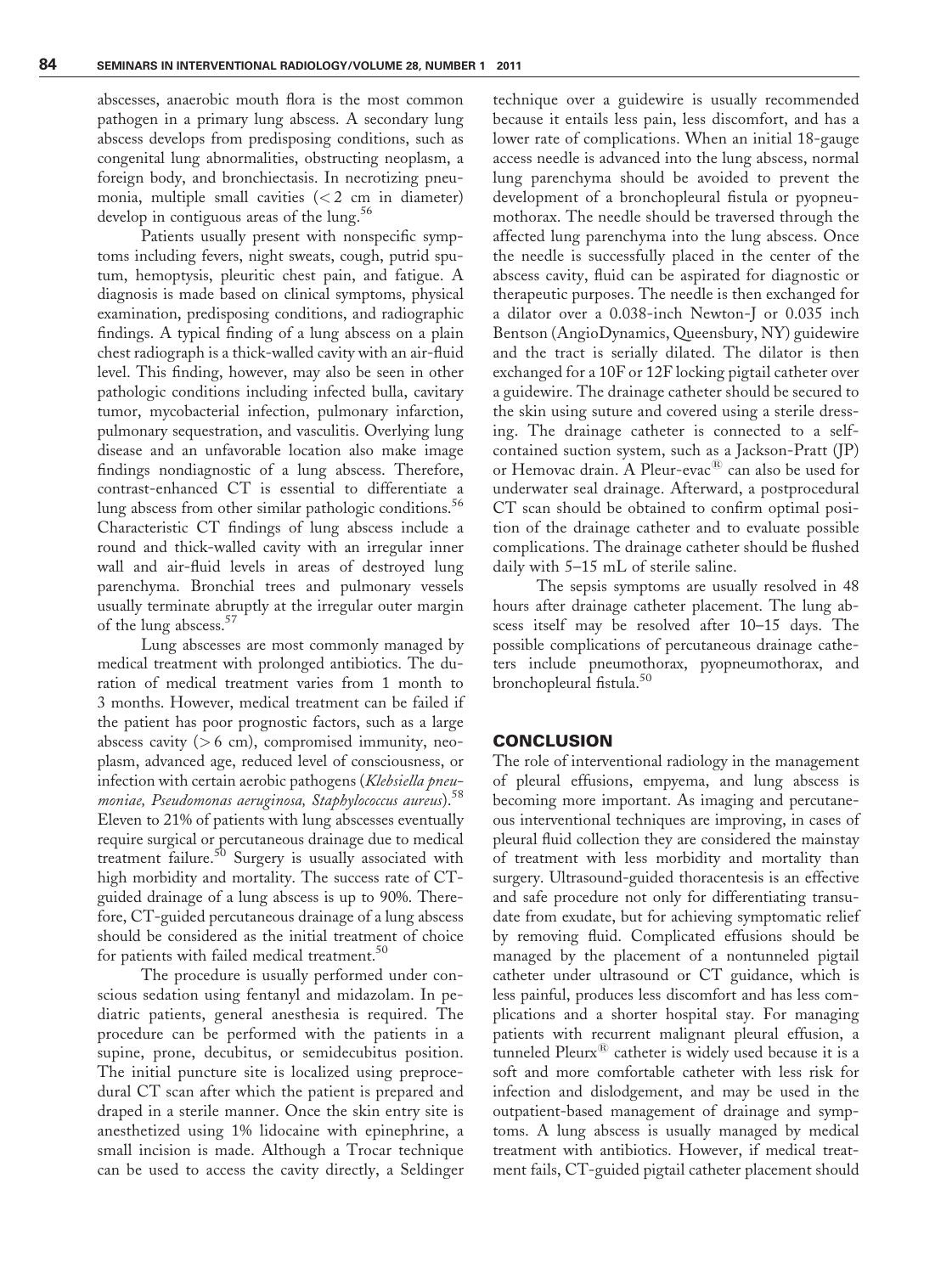be considered as an initial procedure to improve the patient's morbidity and mortality risk.

#### REFERENCES

- 1. Light RW. Pleural Diseases. 4th ed. Philadelphia: Lippincott Williams & Wilkins; 2001
- 2. Chung J, Perrot MD. Pleural effusion and empyema thoracis. In: Bope ET, Rakel RE, Kellerman RD eds. Conn's Current Therapy 2010. 1st ed. Philadelphia: Saunders/ Elsevier; 2010:263–265
- 3. Light RW, Macgregor MI, Luchsinger PC, Ball WC Jr. Pleural effusions: the diagnostic separation of transudates and exudates. Ann Intern Med 1972;77(4):507–513
- 4. Sahn SA. State of the art. The pleura. Am Rev Respir Dis 1988;138(1):184–234
- 5. Miller EJ, Idell S. Interleukin-8: an important neutrophil chemotaxin in some cases of exudative pleural effusions. Exp Lung Res 1993;19(5):589–601
- 6. Broaddus VC, Light RW. Pleural Effusion. In: Mason RJ, Broaddus VC, Martin TR et al, eds. Textbook of Respiratory Medicine. 5th ed. Philadelphia: Saunders/Elsevier; 2010: 1719–1763
- 7. Bouros D, Plataki M, Antoniou KM. Parapneumonic effusion and empyema: best therapeutic approach. Monaldi Arch Chest Dis 2001;56(2):144–148
- 8. Schiza S, Siafakas NM. Clinical presentation and management of empyema, lung abscess and pleural effusion. Curr Opin Pulm Med 2006;12(3):205–211
- 9. Light RW. Parapneumonic effusions and empyema. Clin Chest Med 1985;6(1):55–62
- 10. Colins JD, Burwell D, Furmanski S, Lorber P, Steckel RJ. Minimal detectable pleural effusions. A roentgen pathology model. Radiology 1972;105(1):51–53
- 11. Moskowitz H, Platt RT, Schachar R, Mellins H. Roentgen visualization of minute pleural effusion. An experimental study to determine the minimum amount of pleural fluid visible on a radiograph. Radiology 1973; 109(1):33–35
- 12. Eibenberger KL, Dock WI, Ammann ME, Dorffner R, Hörmann MF, Grabenwöger F. Quantification of pleural effusions: sonography versus radiography. Radiology 1994; 191(3):681–684
- 13. Feller-Kopman D. Ultrasound-guided thoracentesis. Chest 2006;129(6):1709–1714
- 14. Liu YH, Lin YC, Liang SJ, et al. Ultrasound-guided pigtail catheters for drainage of various pleural diseases. Am J Emerg Med 2010;28(8):915–921
- 15. Bressler EL, Francis IR, Glazer GM, Gross BH. Bolus contrast medium enhancement for distinguishing pleural from parenchymal lung disease: CT features. J Comput Assist Tomogr 1987;11(3):436–440
- 16. Moulton JS, Benkert RE, Weisiger KH, Chambers JA. Treatment of complicated pleural fluid collections with image-guided drainage and intracavitary urokinase. Chest 1995;108(5):1252–1259
- 17. Keeling AN, Leong S, Logan PM, Lee MJ. Empyema and effusion: outcome of image-guided small-bore catheter drainage. Cardiovasc Intervent Radiol 2008;31(1):135–141
- 18. Light RW, Rodriguez RM. Management of parapneumonic effusions. Clin Chest Med 1998;19(2):373–382
- 19. Moulton JS. Image-guided management of complicated pleural fluid collections. Radiol Clin North Am 2000;38(2): 345–374
- 20. Light RW. Clinical practice. Pleural effusion. N Engl J Med 2002;346(25):1971–1977
- 21. Shinto RA, Light RW. Effects of diuresis on the characteristics of pleural fluid in patients with congestive heart failure. Am J Med 1990;88(3):230–234
- 22. Diacon AH, Brutsche MH, Solèr M. Accuracy of pleural puncture sites: a prospective comparison of clinical examination with ultrasound. Chest 2003;123(2):436–441
- 23. Thomsen TW, DeLaPena J, Setnik GS. Videos in clinical medicine. Thoracentesis. N Engl J Med 2006;355(15):e16
- 24. Petersen WG, Zimmerman R. Limited utility of chest radiograph after thoracentesis. Chest 2000;117(4):1038–1042
- 25. Trachiotis GD, Vricella LA, Aaron BL, Hix WR. As originally published in 1988: Reexpansion pulmonary edema. Updated in 1997. Ann Thorac Surg 1997;63(4):1206–1207
- 26. Grogan DR, Irwin RS, Channick R, et al. Complications associated with thoracentesis. A prospective, randomized study comparing three different methods. Arch Intern Med 1990;150(4):873–877
- 27. Raptopoulos V, Davis LM, Lee G, Umali C, Lew R, Irwin RS. Factors affecting the development of pneumothorax associated with thoracentesis. AJR Am J Roentgenol 1991;156(5): 917–920
- 28. Colice GL, Curtis A, Deslauriers J, et al. Medical and surgical treatment of parapneumonic effusions : an evidencebased guideline. Chest 2000;118(4):1158–1171
- 29. Shankar S, Gulati M, Kang M, Gupta S, Suri S. Image-guided percutaneous drainage of thoracic empyema: can sonography predict the outcome? Eur Radiol 2000;10(3):495–499
- 30. Rahman NM, Maskell NA, Davies CW, et al. The relationship between chest tube size and clinical outcome in pleural infection. Chest 2010;137(3):536–543
- 31. Davies HE, Rahman NM, Parker RJ, Davies RJ. Use of indwelling pleural catheters for chronic pleural infection. Chest 2008;133(2):546–549
- 32. Pierrepoint MJ, Evans A, Morris SJ, Harrison SK, Doull IJ. Pigtail catheter drain in the treatment of empyema thoracis. Arch Dis Child 2002;87(4):331–332
- 33. Dev SP, Nascimiento BJr, ,Simone C, Chien V. Videos in clinical medicine. Chest-tube insertion. N Engl J Med 2007;357(15):e15
- 34. Pollak JS, Burdge CM, Rosenblatt M, Houston JP, Hwu WJ, Murren J. Treatment of malignant pleural effusions with tunneled long-term drainage catheters. J Vasc Interv Radiol 2001;12(2):201–208
- 35. Zimmerman LH. Pleural effusions. In: Goldstein RH, O'Connell JJ, Karlinsky JB eds. A Practical Approach to Pulmonary Medicine. Philadelphia: Lippincott-Raven; 1997: 195–205
- 36. Grossi F, Pennucci MC, Tixi L, Cafferata MA, Ardizzoni A. Management of malignant pleural effusions. Drugs 1998; 55(1):47–58
- 37. Tattersall M. Management of malignant pleural effusion. Aust N Z J Med 1998;28(3):394–396
- 38. Musani AI. Treatment options for malignant pleural effusion. Curr Opin Pulm Med 2009;15(4):380–387
- 39. Pollak JS. Malignant pleural effusions: treatment with tunneled long-term drainage catheters. Curr Opin Pulm Med 2002;8(4):302–307